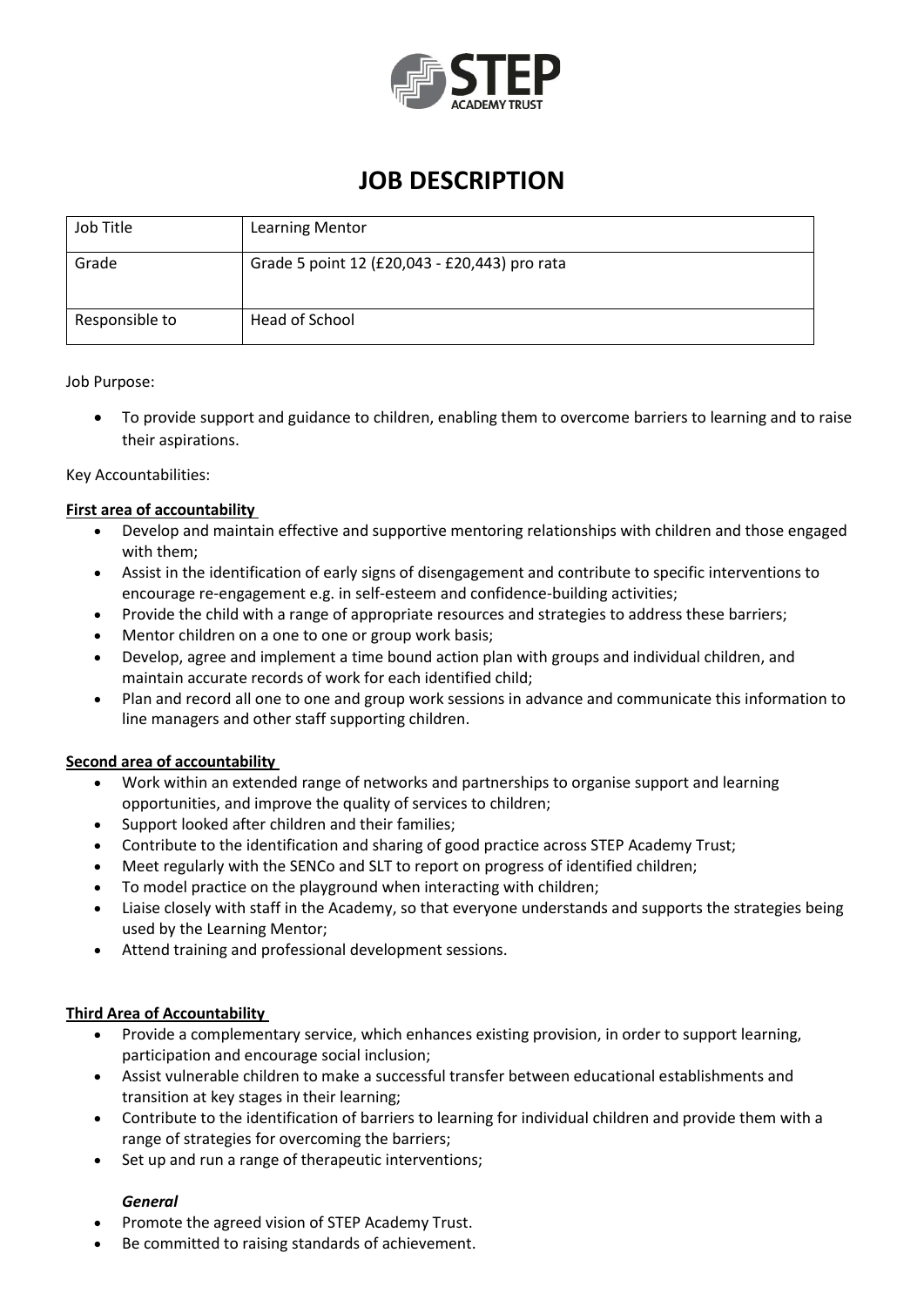- Provide a safe, welcoming, organised, creative and interesting learning environment.
- Be aware that each child has a right to equal opportunities and equal access to the curriculum.
- Implement all the policies agreed by STEP Academy Trust and the Strategic Governing Body.
- Maintain high expectations and insist the children always produce their best.
- Maintain good order and discipline amongst the pupils when they are in school and engaged in school activities elsewhere.
- Be sensitive to the linguistic, cultural and ethnic backgrounds of the children and show an awareness of gender and class issues.
- Work collaboratively with colleagues, setting high professional standards.
- Take an active part in the life of the Academy.

#### *Other Responsibilities*

- Participate in scheduled meetings.
- Participate in the Academy's arrangements for performance management and other professional development activities.
- Safeguard the health and safety of all children.

#### Safeguarding commitment

STEP Academy Trust is committed to safeguarding and promoting the welfare of children and young people and expects all staff and volunteers to share this commitment. An enhanced DBS check is required for this post.

#### Personal Development

Maintain a commitment to your own professional development. Be aware of changing employment legislation, new developments and innovations through the use of publications, internet and other resources. Stay informed about relevant changes and emerging themes within the sector.

#### Commitment to Equality and anti-racism

STEP Academy Trust has a strong commitment to achieving equality of opportunity in its services to the community and in the employment of people. It expects all employeesto understand, comply with and to promote its policies in their own work, to undertake any appropriate training and to challenge racism, prejudice and discrimination.

#### Commitment to Diversity

Take individual and collective professional responsibility for championing the Trust's anti-racism agenda and proactively implementing initiatives which secure equality of access and outcomes. Also to commit to continually developing personal understanding of diversity.

#### Green Statement

Seek opportunities for contributing to sustainable development of the Trust, in accordance with the Trust's Green Commitment. In particular, demonstrate good environmental practice such as energy efficiency, use of sustainable materials, sustainable transport, recycling and waste reduction.

#### Data Protection

To be aware of the Trust's responsibilities under the Data Protection Act 2018 and GDPR and ensure compliance.

#### Confidentiality

You are expected to treat all information acquired through your employment, both formally and informally, in strict confidence.

#### Health & Safety

Every employee is responsible for their own Health & Safety, as well as that of colleagues, service users and the public. Employees should co-operate with management, follow established systems of work, use protective equipment where necessary and report defectives and hazards to management.

The post holder may be required to perform other than these duties given in the job description. The particular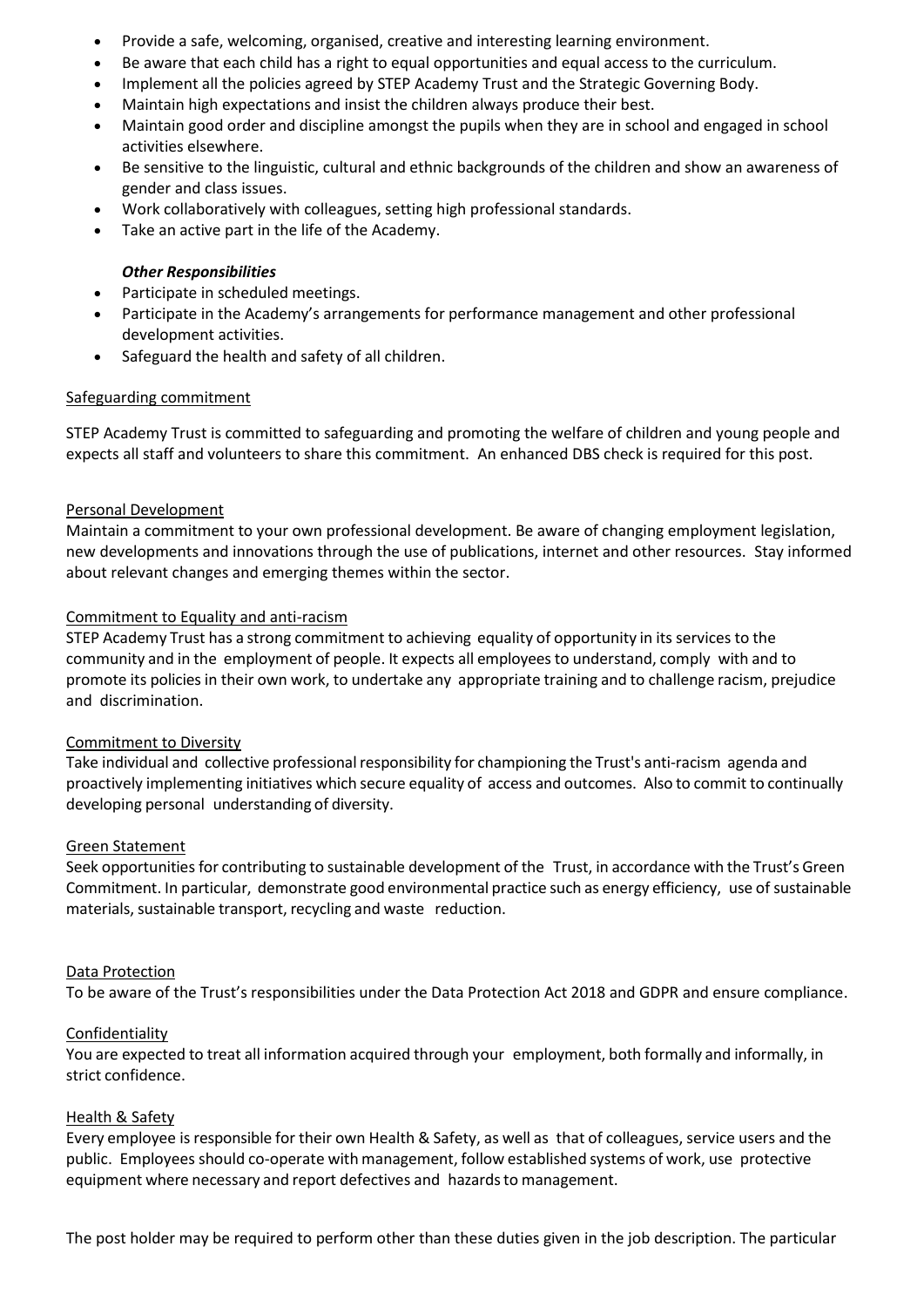duties and responsibilities attached to posts may vary from time to time without changing the general character of the duties or the level of responsibility. The job description is not a comprehensive statement of duties but sets out the main expectations of the Trust.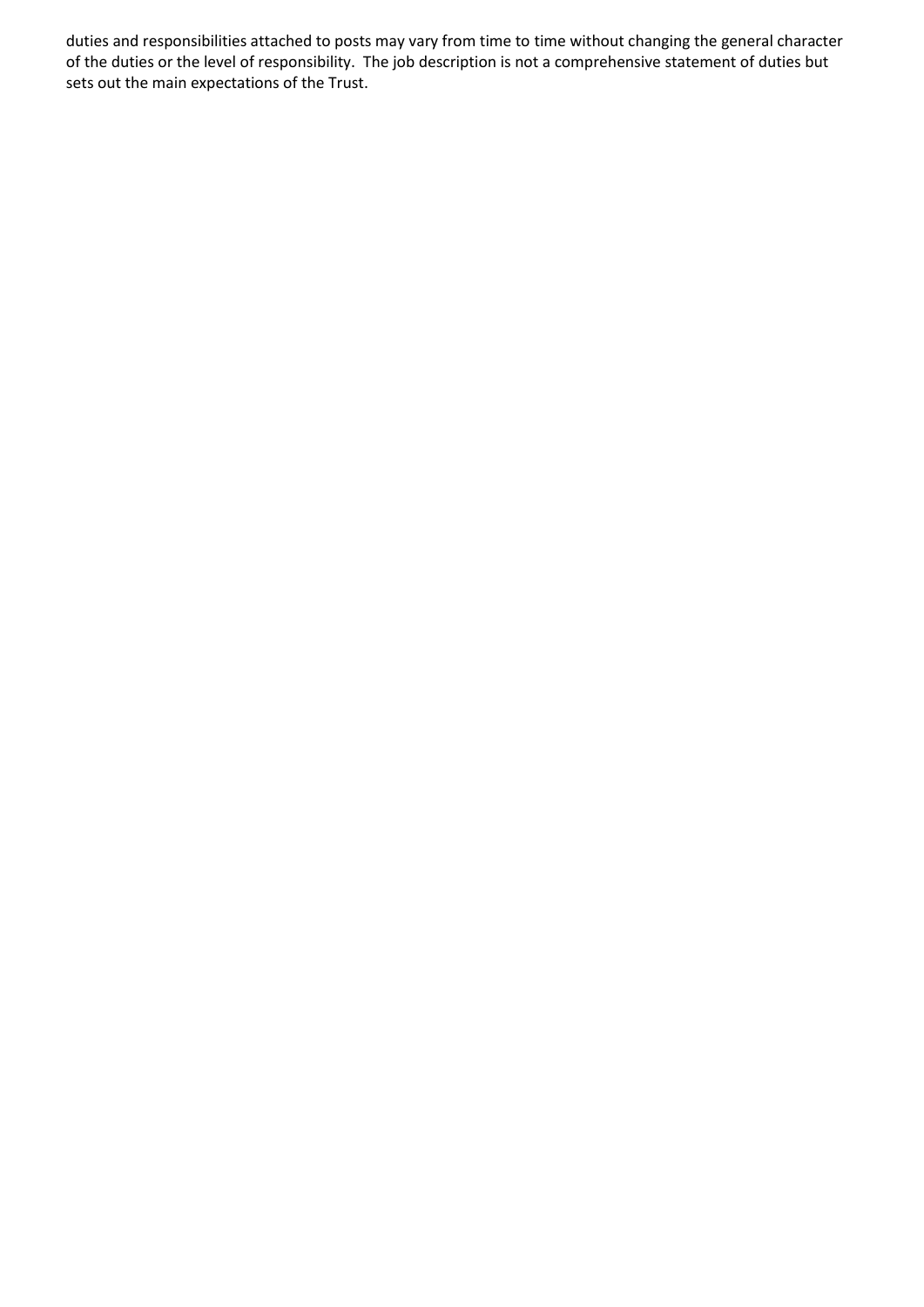

# **PERSON SPECIFICATION**

### Job Title: Learning Mentor

| Category                      | <b>Essential</b>                                         | <b>Desirable</b>                       | Assessed by:       | <b>Assessed</b>  | <b>Assessed</b> |  |  |  |  |
|-------------------------------|----------------------------------------------------------|----------------------------------------|--------------------|------------------|-----------------|--|--|--|--|
|                               |                                                          |                                        | <b>Application</b> | by:              | by: Task        |  |  |  |  |
|                               |                                                          |                                        | Form               | <b>Interview</b> |                 |  |  |  |  |
| Qualifications & Experience   |                                                          |                                        |                    |                  |                 |  |  |  |  |
| 1.                            | <b>Higher Level Teaching Assistant</b>                   |                                        |                    |                  |                 |  |  |  |  |
|                               | qualification, NVQ Level 3 or                            |                                        | $\sqrt{ }$         |                  |                 |  |  |  |  |
|                               | equivalent qualifications and                            |                                        |                    |                  |                 |  |  |  |  |
|                               | experience.                                              |                                        |                    |                  |                 |  |  |  |  |
| 2.                            | GCSE English and Maths, Grades A*                        | <b>Qualifications at A-</b>            |                    |                  |                 |  |  |  |  |
|                               | - C, and high standard of spoken                         | level and above                        | $\sqrt{ }$         | $\sqrt{ }$       |                 |  |  |  |  |
|                               | and written English                                      |                                        |                    |                  |                 |  |  |  |  |
| 3.                            | Experience of successfully                               | Experience of<br>working with children |                    |                  |                 |  |  |  |  |
|                               | addressing the needs of pupils at                        | in a primary school                    | $\sqrt{ }$         |                  |                 |  |  |  |  |
|                               | risk of underachieving.                                  | setting.                               |                    |                  |                 |  |  |  |  |
| 4.                            | Proven track record of improving                         | Experience of                          |                    |                  |                 |  |  |  |  |
|                               | children's behaviour, motivation                         | counselling and                        | $\sqrt{ }$         | $\sqrt{ }$       |                 |  |  |  |  |
|                               | and attitudes towards learning                           | group work.                            |                    |                  |                 |  |  |  |  |
| 5.                            | Experience of maintaining detailed                       |                                        |                    |                  |                 |  |  |  |  |
|                               | monitoring and progress record                           |                                        | $\sqrt{ }$         | V                |                 |  |  |  |  |
|                               | systems.                                                 |                                        |                    |                  |                 |  |  |  |  |
|                               |                                                          | Knowledge & Understanding              |                    |                  |                 |  |  |  |  |
| 6.                            | Understanding of the principles of                       |                                        |                    |                  |                 |  |  |  |  |
|                               | child development and learning                           |                                        | $\sqrt{ }$         | $\sqrt{ }$       |                 |  |  |  |  |
|                               | processes, particularly barriers to                      |                                        |                    |                  |                 |  |  |  |  |
|                               | learning.                                                |                                        |                    |                  |                 |  |  |  |  |
| 7.                            | Working knowledge of the national                        |                                        |                    |                  |                 |  |  |  |  |
|                               | curriculum and other relevant                            |                                        | $\sqrt{ }$         | $\sqrt{ }$       |                 |  |  |  |  |
|                               | learning programmes.<br>Knowledge and understanding of a |                                        |                    |                  |                 |  |  |  |  |
| 8.                            | range of support services and                            |                                        | V                  | $\sqrt{ }$       |                 |  |  |  |  |
|                               | providers.                                               |                                        |                    |                  |                 |  |  |  |  |
| <b>Skills &amp; Abilities</b> |                                                          |                                        |                    |                  |                 |  |  |  |  |
| 9.                            | Ability to plan effective actions for                    |                                        |                    |                  |                 |  |  |  |  |
|                               | children at risk of underachieving                       |                                        | $\sqrt{ }$         | $\sqrt{ }$       | $\sqrt{ }$      |  |  |  |  |
| 10.                           | Ability to communicate well with                         |                                        |                    |                  |                 |  |  |  |  |
|                               | adults across a range of services                        |                                        | $\sqrt{ }$         | $\sqrt{ }$       |                 |  |  |  |  |
| 11.                           | Ability to form appropriate                              |                                        |                    |                  |                 |  |  |  |  |
|                               | relationships and personal                               |                                        | $\sqrt{ }$         | v                | V               |  |  |  |  |
|                               | boundaries with children                                 |                                        |                    |                  |                 |  |  |  |  |
| 12.                           | Ability to work constructively as                        |                                        |                    |                  |                 |  |  |  |  |
|                               | part of a team, and promote a                            |                                        | $\sqrt{ }$         | V                |                 |  |  |  |  |
|                               | positive school ethos                                    |                                        |                    |                  |                 |  |  |  |  |
| 13.                           | Ability to think creatively and                          |                                        | $\sqrt{ }$         | $\sqrt{ }$       |                 |  |  |  |  |
|                               | actively seek solutions to problems.                     |                                        |                    |                  |                 |  |  |  |  |
| 14.                           | Thorough understanding of and                            |                                        |                    |                  |                 |  |  |  |  |
|                               | commitment to equality of                                |                                        | $\sqrt{ }$         | V                |                 |  |  |  |  |
|                               | opportunity                                              |                                        |                    |                  |                 |  |  |  |  |
| 15.                           | Knowledge of safeguarding and                            |                                        | $\sqrt{ }$         | $\sqrt{ }$       |                 |  |  |  |  |
| child protection issues.      |                                                          |                                        |                    |                  |                 |  |  |  |  |
|                               | <b>Personal Skills and Attributes</b>                    |                                        |                    |                  |                 |  |  |  |  |